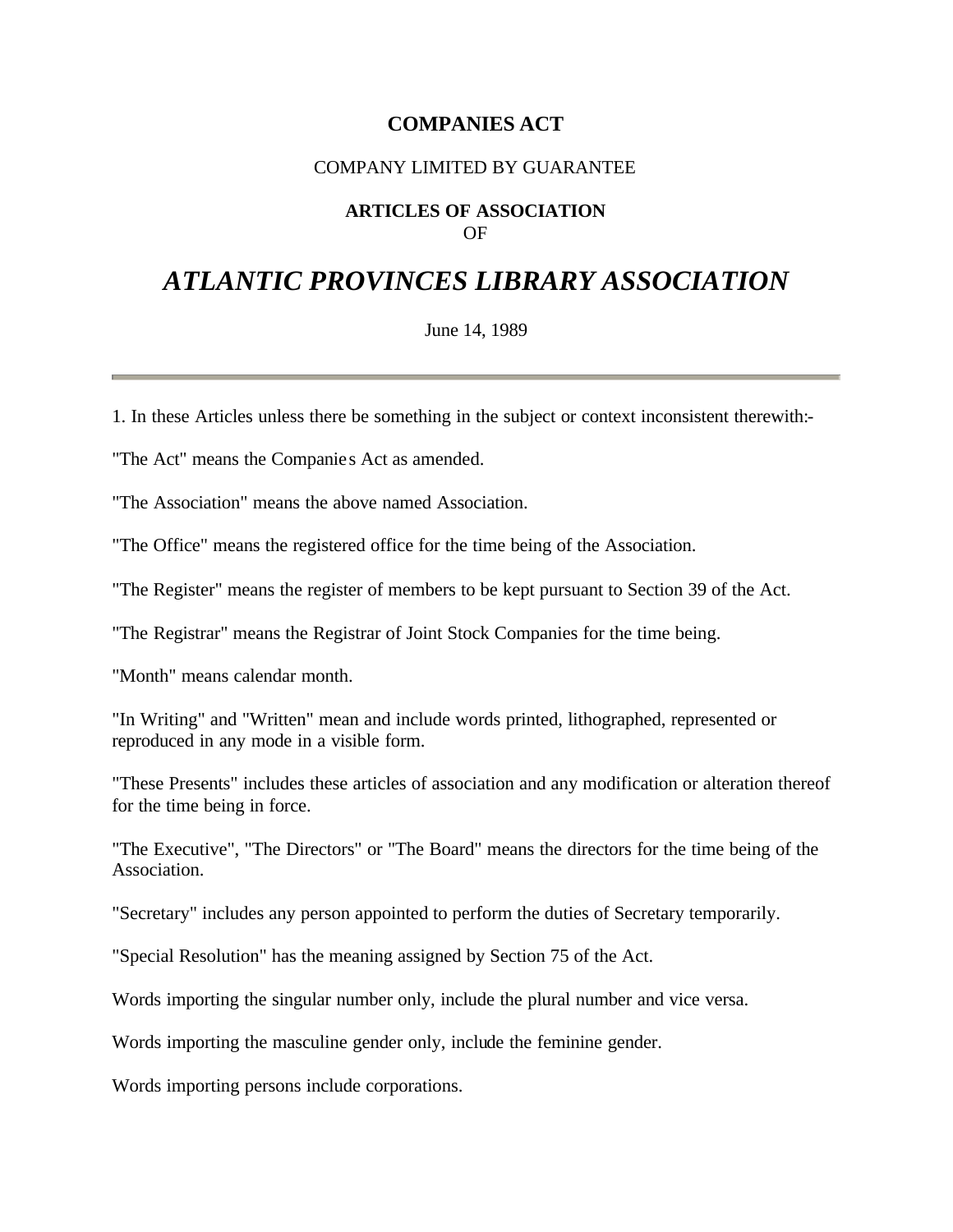2. The regulations contained in Table "A" in the first schedule to the Act shall not apply to the Association.

### **MEMBERS**

3. The members of the Association will consist of the subscribers of the Memorandum of Association and of individuals or institutions who are interested in promoting the objects of the Association and who have paid a membership fee as provided for in Article 8.

4. The Executive may by majority suspend or expel a member for cause.

5. There are the following classes of membership:

(a) Personal members;

(b) Honorary life members;

(c) Life members (personal members may enroll for life upon payment of the required fees);

(d) Institutional members (libraries, corporations and other interested institutions or organizations).

6. All personal, honorary life and life members shall have the following rights:

(a) The right to vote;

(b) The right to hold office;

(c) The right to receive the official membership publications of the Association;

(d) Any other rights as the Association may establish.

7. All institutional members shall have the following rights:

(a) The right to vote;

(b) The right to receive the official membership publications of the Association;

(c) Any other rights as the Association may establish.

8. Membership fees shall be set by a majority vote of the Association at its annual meeting and shall be reported annually to all members. Fees will remain in force until revised at a subsequent meeting.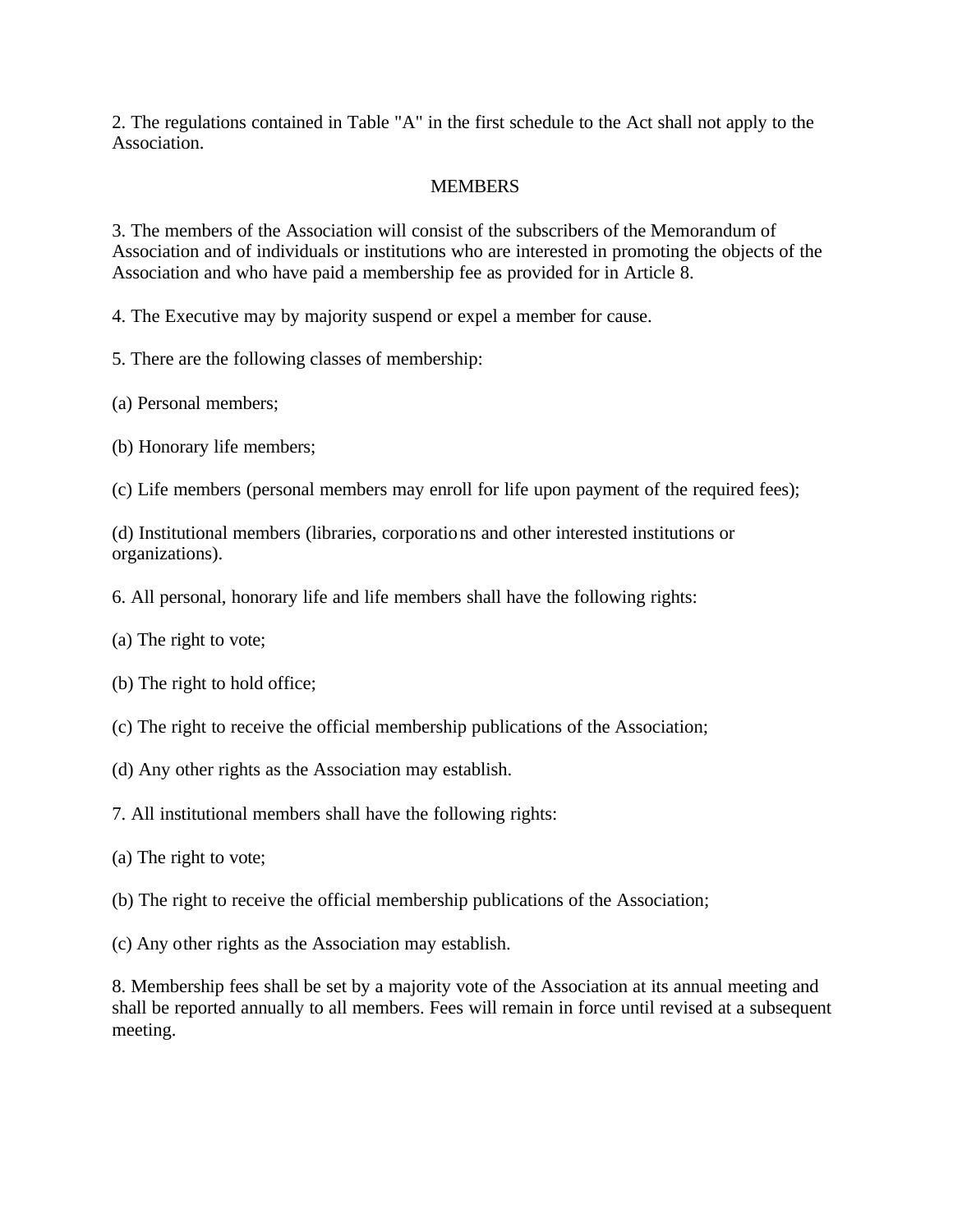9. Individuals may enroll as personal members on payment of the appropriate fee and will remain members as long as such fees are paid in accordance with motions passed at the general meeting. Institutions may enroll as institutional members on payment of the appropriate fee and will remain members as long as such fees are paid in accordance with motions passed at the general meeting. Individuals may enroll as life members on payment of the appropriate fee in accordance with motions passed at a general meeting and will remain members thereafter.

10. The Executive may bestow honorary life membership on individuals at its discretion. Individuals so recognized remain members thereafter.

11. The privileges of a life member shall not be transferable during his/her life, and shall cease at his/her death.

12. A member may resign from the Association at any time by submitting notice in writing to the President of the Association, thereby losing all privileges of membership, but shall not be entitled to any rebate of membership fees.

13. For the purposes of registration, the number of members of the Association is to be taken to be unlimited.

# BORROWING POWERS

14. The Executive on behalf of the Association and with the sanction of a motion from a general meeting, may from time to time:

(a) Raise or borrow money for the purposes of the Association or any of them;

(b) Secure the repayment of moneys so raised or borrowed in such manner and upon such terms and conditions in all respects as they think fit, and in particular by the execution and delivery of mortgages of the Association's real or personal property, or by the issue of bonds, debentures or debenture stock of the Association secured by mortgage or otherwise or charged upon all or any part of the property of the Association, both present and future;

Provided that the power to execute mortgages of the Association's real or personal property and the power to issue bonds or debentures or debenture stock secured by mortgage or otherwise shall not be exercised by the directors except with the sanction of a Special Resolution of the Association previously passed and (where confirmation is necessary) confirmed in general meeting;

(c) Sign or endorse bills, notes, acceptances, cheques, contracts, and other evidence of or securities for money borrowed or to be borrowed for the purposes aforesaid;

(d) Pledge debentures as security for loans.

15. Bonds, debentures, debenture stock and other securities may be made assignable, free from any equities between the Association and the person to whom the same may be issued.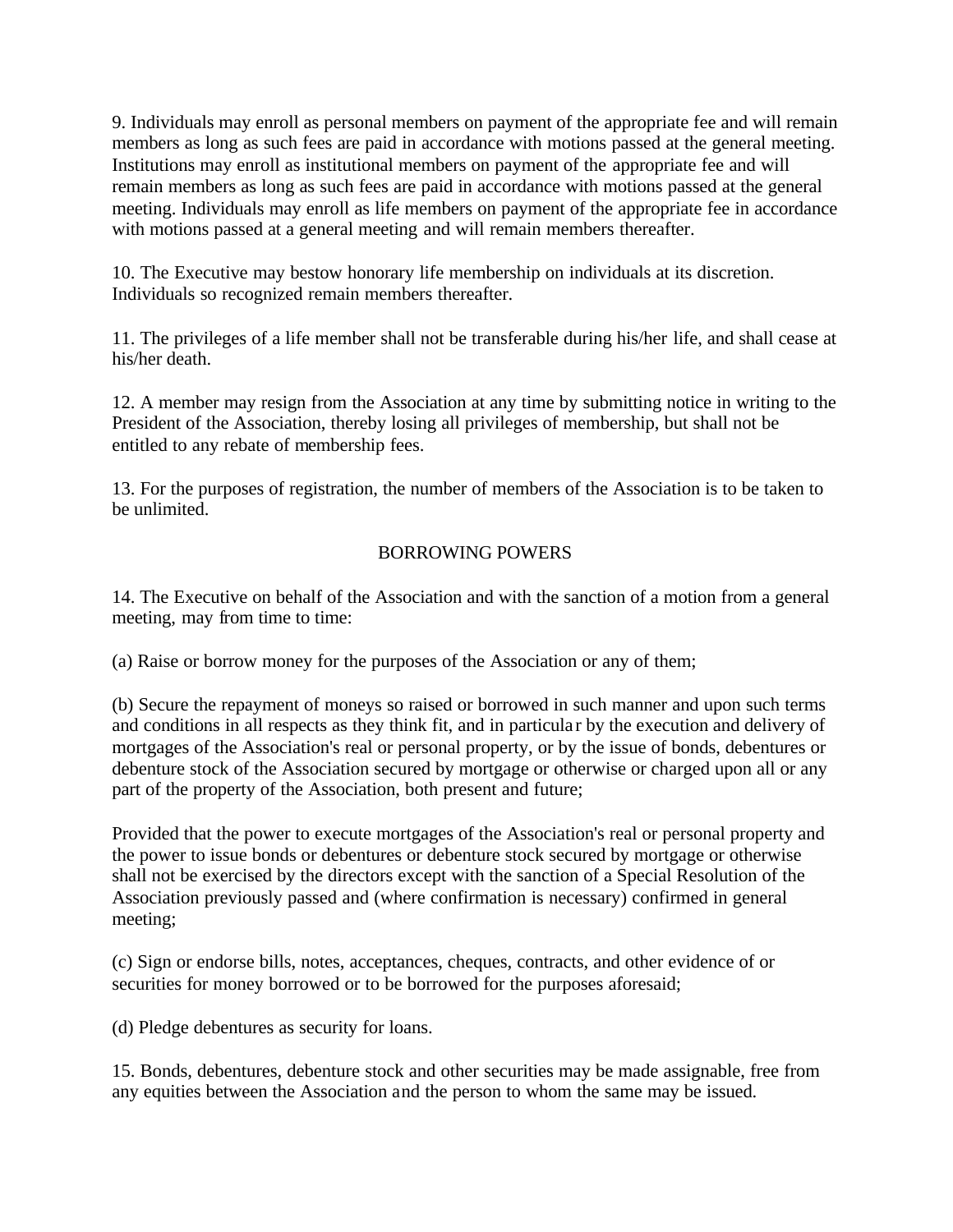16. Any bonds, debentures, debenture stock, and other securities may be issued at a discount, premium, or otherwise, and with any special privileges as to redemption, surrender, drawings, allotment of shares, attending and voting at general meetings of the Association, appointment of Directors, and otherwise.

### **MEETINGS**

17. There shall be held a general meeting of the members of the Association at least once in every calendar year, at such time and place as may be determined by the Executive and not more than 15 months after the preceding general meeting.

18. The general meetings referred to in Article 17 shall be called ordinary general meetings, and all other meetings of the Association shall be called special general meetings.

19. The Executive may, whenever it thinks fit, convene a special general meeting and they shall, on the requisition of 10 members, forthwith proceed to convene a special general meeting of the Association to be held at such time and place as may be determined by the Executive.

20. The requisition must state the objects of the meeting required, and must be signed by the members making the same and shall be deposited at the registered office of the Association, and may consist of several documents in like form each signed by one or more of the requisitionists.

21. If the Executive does not proceed to cause a meeting to be held, within twenty-one days from the date of the requisition being so deposited, the requisitionists may themselves convene the meeting, but any meeting so convened shall not be held after three months from the date of such deposit.

22. If at any such meeting a resolution requiring confirmation at another meeting is passed, the Executive shall forthwith convene a further special general meeting for the purpose of considering such resolution; and if thought fit, of confirming it as a special resolution; and if the Executive does not convene the meeting within seven days from the date of the passing of the first resolution, the requisitionists may themselves convene the meeting.

23. Any meeting convened under Articles 19, 21 and 22 by the requisitionists shall be convened in the same manner as nearly as possible as that in which meetings are to be convened by the Executive.

24. One (1) month's notice at the least of every general meeting, specifying the place, day and hour of the meeting, and, in case of special business, the general nature of such business, shall be given to the members entitled to be present at such meeting, either by advertisement or by notice sent by post or otherwise served as hereinafter provided; and, with the consent in writing of all the members entitled to vote at such meeting, a meeting may be convened by a shorter notice and in any manner they think fit, or if all the members are present at a meeting, notice thereof may be waived.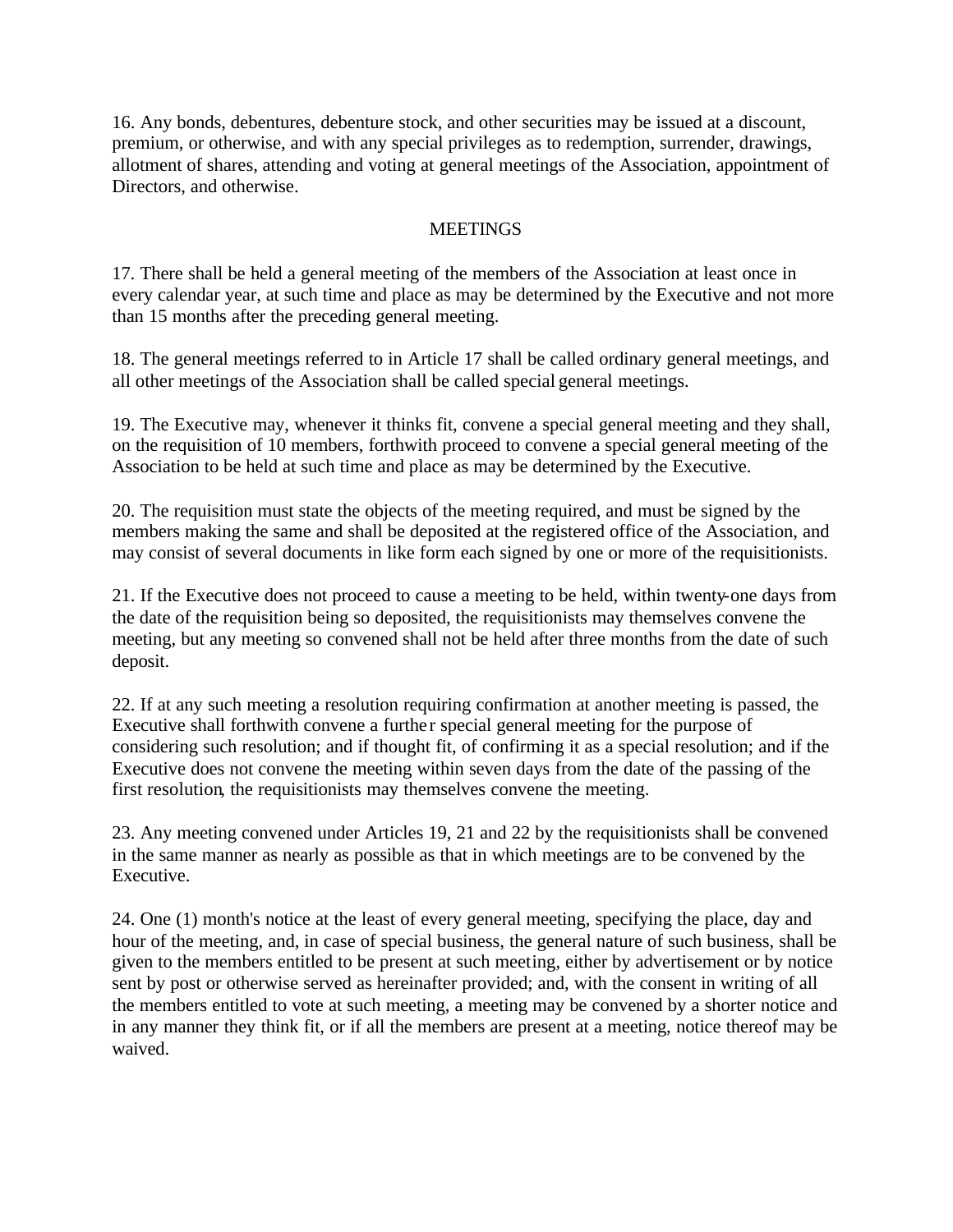25. Where it is proposed to pass a special resolution, the two meetings may be convened by one and the same notice, and it shall be no objection to such notice that it only convenes the second meeting contingently upon the resolution being passed by the required majority at the first meeting.

26. The accidental omission to give any such notice to any of the members or the non-receipt of any such notice by any of the members shall not invalidate any resolution passed at any such meeting.

### PROCEEDINGS AT GENERAL MEETINGS

27. The business of an ordinary general meeting shall be to receive and consider the profit and loss account, the balance sheet and the reports of the officers and of the auditors, to elect Executive and other officers in the place of those retiring and to transact any other business which under these articles ought to be transacted at an ordinary general meeting. Members shall be notified of the agenda at least one month prior to the date of the general meeting. The minutes of the general meeting shall be published and distributed in a format approved by the Executive. The Executive may require members to pay a registration fee upon their attendance at a general meeting.

28. A quorum shall consist of 10 percent of members represented in person or by proxy including at least two members personally present. Provided that a Corporation which is a member of the Association and which has duly appointed a representative under the provisions of the Act who is personally present at the meeting, shall for the purposes of this clause be considered as if personally present thereat. (Act Section 74).

29. If within half an hour from the time appointed for the meeting a quorum is not present, the meeting, if convened upon such requisition as aforesaid, shall be dissolved; but in any other case it shall stand adjourned, to the same day, in the next week, at the same time, and place, and if at such adjourned meeting a quorum is not present, those members entitled to vote as aforesaid who are present shall be a quorum, and may transact the business for which the meeting was called.

30. No business shall be transacted at any general meeting unless the quorum requisite be present at the commencement of the business.

31. The President shall be entitled to take the chair at every general meeting, or if at any meeting he or she shall not be present within fifteen minutes after the time appointed for holding such meeting, the President-Elect, or failing him or her the Past-President, shall be entitled to take the chair and if neither the President nor the President-Elect, nor the Past-President, shall be present within fifteen minutes after the time appointed for holding the meeting, the members present entitled to vote at said meeting shall choose another Executive or officer as President and if no Executive or officer is present or if all the Executive or officers present decline to take the chair then the members present entitled to vote shall choose one of their number to take the claim.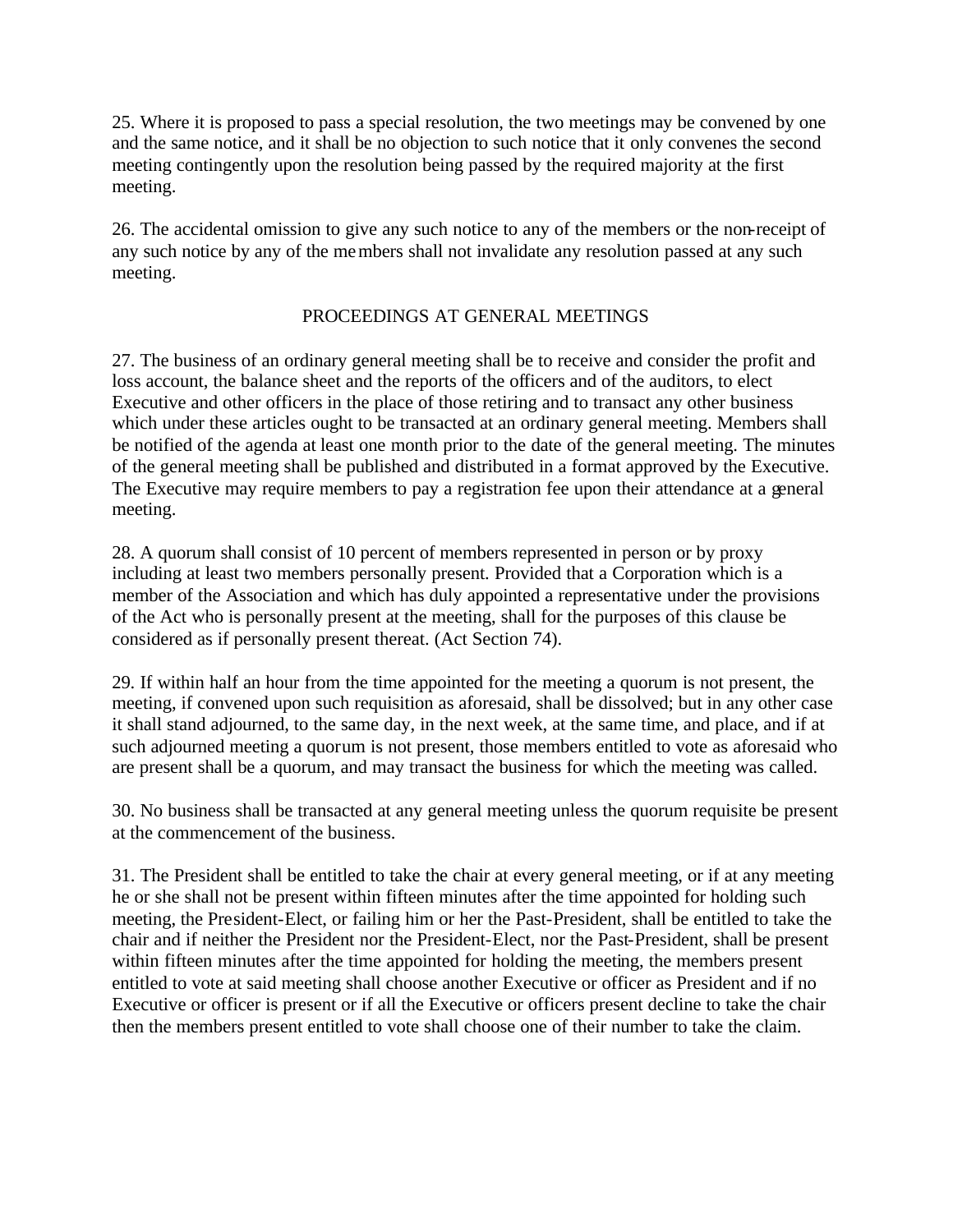32. Every question submitted to a meeting shall be decided, in the first instance, by a show of hands, and in the case of an equality of votes, the President shall both on a show of hands and on a poll, have a casting vote.

33. At any general meeting a resolution put to the meeting shall be decided by a show of hands, unless a poll is (before or on the declaration of the result of a show of hands) demanded by the President and unless a poll is so demanded a declaration by the President that a resolution has been carried, or carried by a particular majority, or lost, or not carried by a particular majority, and an entry to that effect in the book of minutes of the Association shall be conclusive evidence of the fact without proof of the number or proportion of the votes recorded in favour or against such resolution.

34. If a poll is demanded under Article 33, it shall be taken in such manner, at such time and place as the President of the meeting directs, and either at once, or after an interval or adjournment or otherwise, and the result of the poll shall be deemed to be the resolution of the meeting at which the poll was demanded. The demand of a poll may be withdrawn. In case of any dispute as to the admission or rejection of a vote, the President shall determine the same, and such determination made in good faith, shall be final and conclusive.

35. The President of a general meeting may, with the consent of the meeting, adjourn the same from time to time, and from place to place, but no business shall be transacted at any adjourned meeting other than the business left unfinished at the meeting from which the adjournment took place.

36. Any poll demanded on the election of a President of a meeting or any question of adjournment, shall be taken at the meeting, and without adjournment.

37. The demand of a poll shall not prevent the continuance of a meeting for the transaction of any business other than the question on which a poll has been demanded.

38. Meetings of the Association shall be conducted according to *Robert's Rules of Order, Revised*.

# VOTES OF MEMBERS

39. On a show of hands every member present in person shall have one vote, and upon a poll every member present in person or by proxy shall have one vote. Where an institution being a member is present by a proxy who is not a member or by a representative duly authorized under the Act, such proxy or representative shall be entitled to vote for such institution either on a show of hands or at a poll.

40. Votes may be given either personally or by proxy or in the case of an institution by a representative duly authorized under the Act.

41. The instrument appointing a proxy shall be in writing under the hand of the appointer or of his or her attorney duly authorized in writing, or, if such appointer is an institution, under its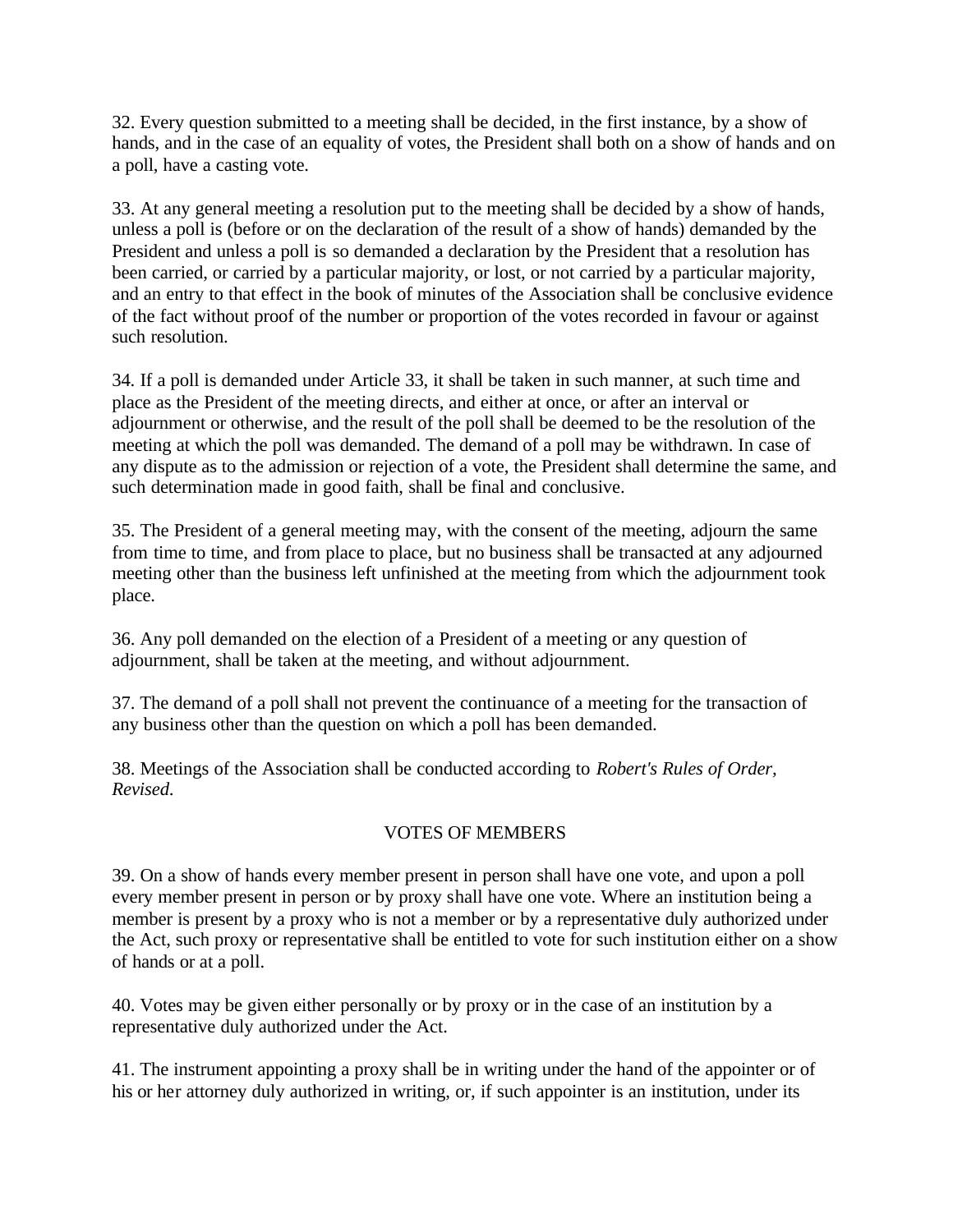common seal or the hand of its attorney. No person shall be appointed a proxy who is not a member of the Association and qualified to vote, save that an institution being a member of the Association may appoint as its proxy any person, whether such person is a member of the Association or not.

42. A member of unsound mind, in respect of whom an order has been made by any Court having jurisdiction in lunacy, may vote by his or her guardian or other person in the nature of a guardian appointed by that Court and any such guardian or other person may vote by proxy.

43. The instrument appointing a proxy and the power of attorney or other authority, if any, under which it is signed or a notarially certified copy of the power or authority shall be deposited at the office of the Association not less than forty-eight hours before the person named in such instrument purports to vote in respect thereof, but no instrument appointing a proxy shall be valid after the expiration of twelve months from the date of its execution.

44. A vote given in accordance with the terms of an instrument of proxy shall be valid notwithstanding the previous death of the principal, or revocation of the proxy, or transfer of the share in respect of which the vote is given, provided no intimation in writing of the death, revocation, or transfer shall have been received before the meeting, at the office of the Association or by the President of the meeting before the vote is given.

45. Every instrument of proxy, whether for a specified meeting or otherwise shall, as nearly as circumstances will admit, be in the form or to the effect following; or in such other form as the Executive may from time to time determine:

| $1, \ldots, \ldots, 0$ of $\ldots, \ldots, \ldots$ in the County of $\ldots, \ldots, \ldots$ being a member of |  |
|----------------------------------------------------------------------------------------------------------------|--|
|                                                                                                                |  |
|                                                                                                                |  |
|                                                                                                                |  |
| ordinary general (or special general as the case may be) meeting of the Association, to be held on             |  |
|                                                                                                                |  |
| the Association which may be held within $\dots \dots \dots$ months from the date thereof.                     |  |

As witness my hand this  $\dots \dots$  day of  $\dots \dots$  . 19. . . . .

Witness . . . . . . . . . . . . . Member . . . . . . . . . . . . . . . .

46. (1) A resolution, including a special resolution, in writing and signed by every member who would be entitled to vote on the resolution at a meeting is as valid as if it were passed by such members at a meeting and satisfied all the requirements of the Act respecting meetings of the members.

(2) A copy of every resolution referred to in subsection (1) shall be kept with the minutes of proceedings of members.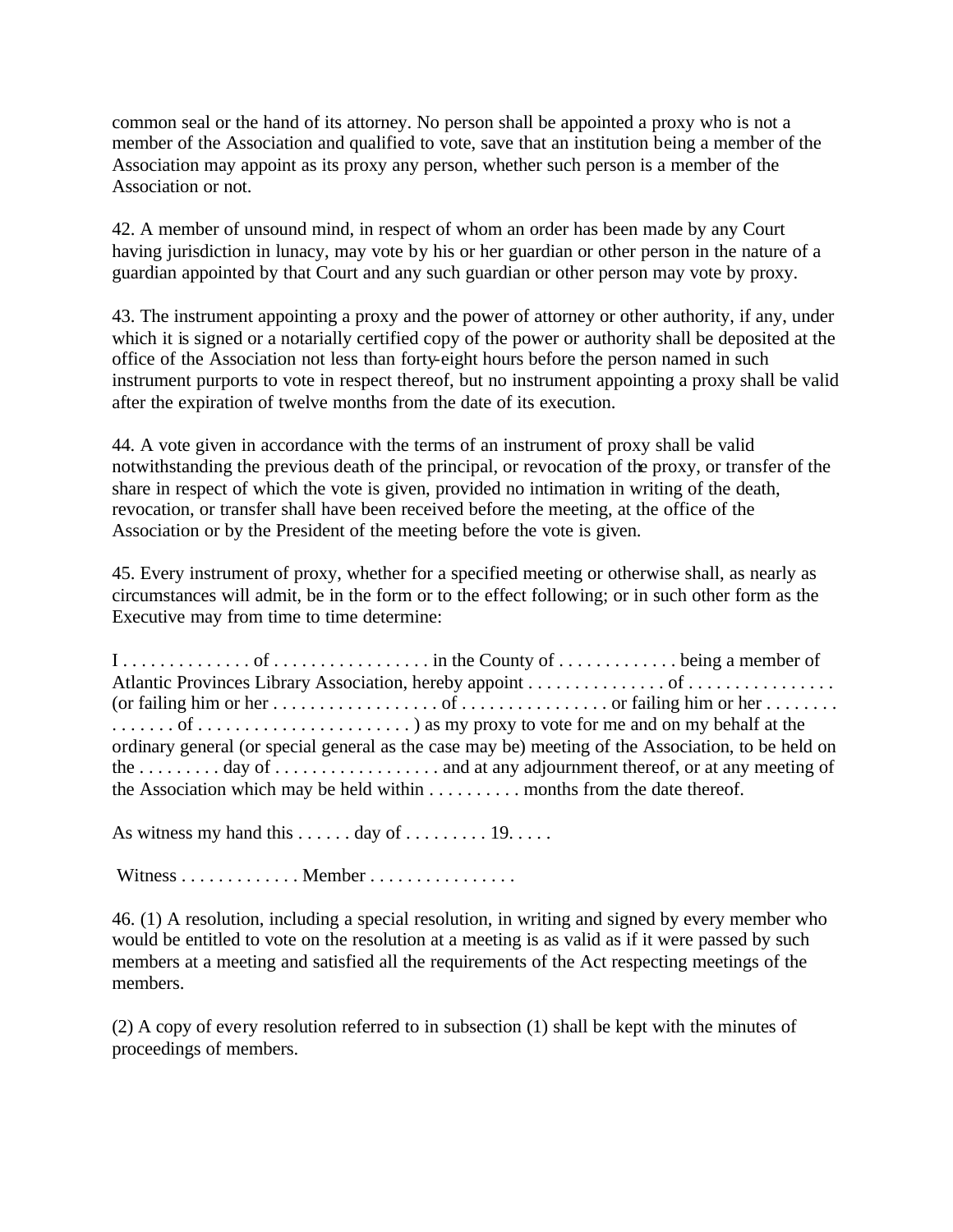#### DIRECTORS

47. Unless otherwise determined by general meeting, the number of Directors shall be equal to the number of officers provided for in Article 72.

48. Each of the officers elected to form the Executive as provided in Article 72 shall by virtue of such election be a Director of the Association and shall hold office during the term for which he or she was elected or until his or her successor is elected in accordance with the Articles.

49. The Executive shall be paid out of the funds of the Association by way of remuneration for their service such sums, if any, as the Association in general meeting may determine and such remuneration shall be divided among them in such proportions and manner as the Executive may determine; the Executive may also be paid their reasonable travelling and hotel and other expenses incurred in consequence of their attendance at board meetings and otherwise in the execution of their duties as Executive.

50. The continuing Executive may act notwithstanding any vacancy in their body; but if the number fall below six the Executive shall not, except in emergencies or for the purpose of filling up vacancies, act so long as the number is below the minimum.

51. The office of a Director shall *ipso facto* be vacated -

(a) If he or she becomes bankrupt or makes an authorized assignment or suspends payment, or compounds with his or her creditors, or

(b) If he or she is found lunatic or becomes of unsound mind, or

(c) If by notice in writing to the Association he or she resigns his or her office, or

(d) If he or she is removed by resolution of the Association as provided in Article 54 hereof.

52. If in any year during which an election of officers ought to take place pursuant to Article 73 (1), no such election takes place, the retiring Directors shall continue in office until their successors are elected and a postal ballot for that purpose may on notice be held at any time.

53. The Association in general meeting may from time to time determine or alter the qualifications of the officers.

54. The Association may, by special resolution, remove any Director before the expiration of his or her period of office and appoint another person who may be qualified or become qualified in his or her stead; and the person so appointed shall hold office during such time only as the Director in whose place he or she is appointed would have held the same if he or she had not been removed.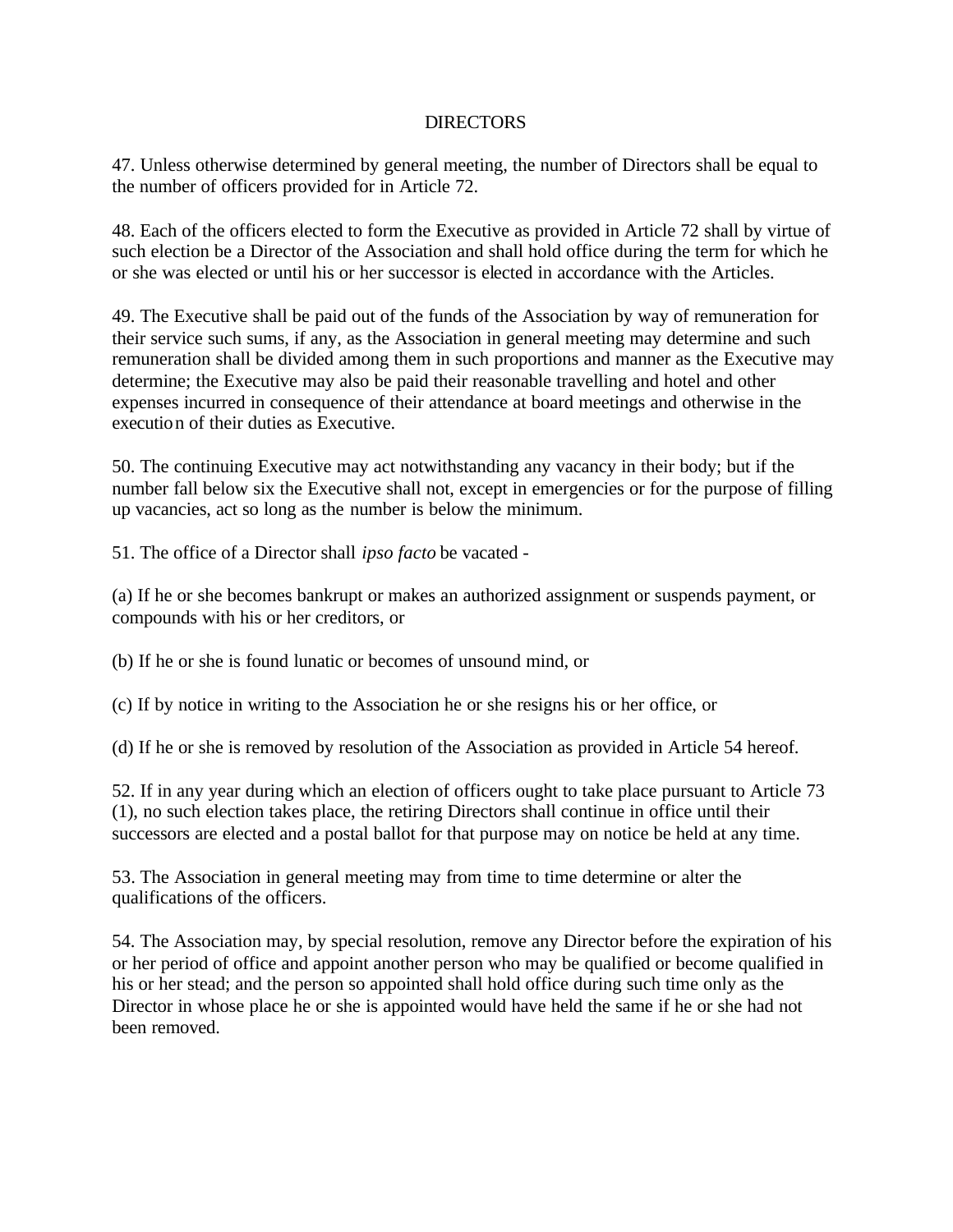### PROCEEDINGS OF EXECUTIVE

55. The Executive may meet together for the dispatch of business, adjourn, and otherwise regulate their meetings and proceedings, as they think fit, and may determine the quorum necessary for the transaction of business, but until otherwise determined two Directors shall constitute a quorum.

56. Meetings of the Executive may be held either within or without the Province of Nova Scotia and the Directors may from time to time make arrangements relating to the time and place of holding Executive meetings, the notices to be given thereof and what meetings may be held without notice. Unless otherwise provided by such arrangements:

(a) A meeting of the Executive may be held at the close of every ordinary general meeting of the Association without notice;

(b) A notice of every other Executive meeting shall be delivered or mailed or telegraphed or telephoned or communicated using electronic mail to each Director two days (exclusive of the day on which the notice is delivered or mailed or telegraphed or telephoned but inclusive of the day for which notice is given) before the meeting is to take place;

(c) A meeting of the Executive may be held without formal notice if all the Directors are present, or if those absent have signified their assent to such meeting or their consent to the business transacted thereat.

57. The President may call at any time, and shall call upon the request of any two Directors, a meeting of the Executive.

58. Questions arising at any meeting of the Executive shall be decided by a majority of votes, and in case of an equality of votes the President shall have a second or casting vote.

59. The President shall preside at meetings of the Executive. If at any meeting of the Executive he or she is not present within five minutes after the time appointed for holding the same, a Vice-President of the Association shall preside and if neither the President nor Vice-President be present at any meeting within the time aforesaid, the Directors present shall choose some one of their number to preside at such meeting.

60. A meeting of the Executive for the time being at which a quorum is present shall be competent to exercise all or any of the authorities, powers and discretions by or under the statutes in that behalf or of the regulations of the Association for the time being vested in or exercisable by the Executive generally.

61. The Association shall establish the following categories of committees and groups:

(a) Standing Committees are those committees established by the Association to deal with the continual and long-range needs of the Association;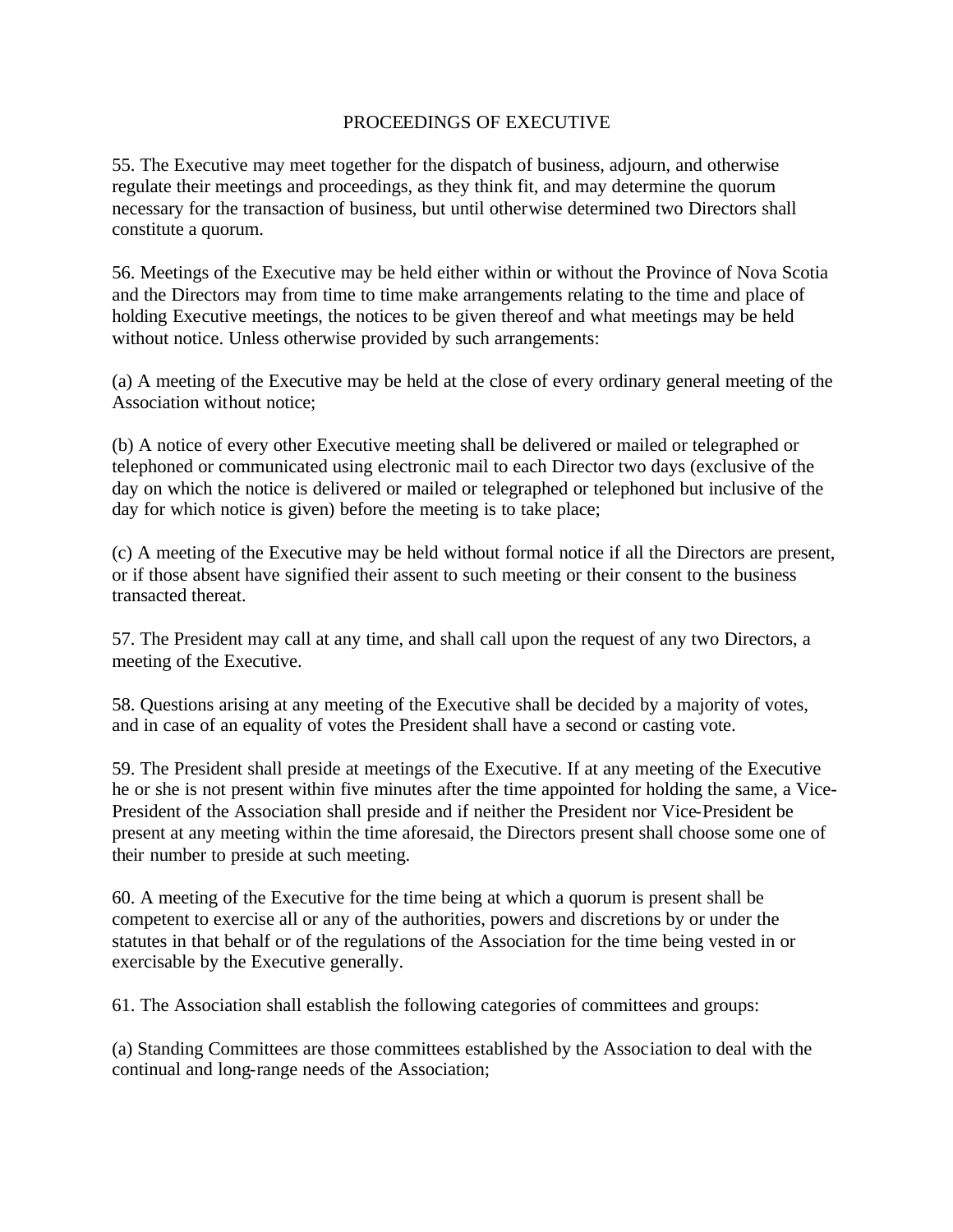(b) Executive Committees are those committees composed primarily of members of the Executive to carry out ongoing work of the Executive of the Association, on behalf of the membership;

(c) Special Committees are special-task, short-term committees which may be established by the general membership or the APLA Executive by passage of an appropriate motion. This motion includes specific terms of reference which give, *inter alia*, a specific time period for the completion of the assigned task; and

(d) Interest Groups are groups of members bound together by a common interest in a particular area of expertise. The Executive may establish or dissolve such Interest Groups as recommended by the Committee on Aims and Objectives. The purpose of the Interest Group is to provide a forum for information exchange within a limited area of interest and to make recommendations as appropriate to the Association on matters of wider interest relating to the area of expertise.

62. The meetings and proceedings of any committee consisting of two or more members shall be governed by the provisions contained in these Articles for regulating the meetings and proceedings of the Executive so far as the same are applicable thereto.

63. All acts done at any meeting of the Executive or of a committee of the Executive, or by any person acting as a Director shall, notwithstanding that it shall afterwards be discovered that there was some defect in the appointment of such Executive or persons acting as aforesaid, or that they or any of them were disqualified, be as valid as if every such person had been duly appointed and was qualified to be a Director.

64. (1) A resolution in writing and signed by every member of the Executive who would be entitled to vote on the resolution at a meeting is as valid as if it were passed by the Executive at a meeting.

(2) A copy of every resolution referred to in subsection (1) shall be kept with the minutes of proceedings of the Executive or committee thereof, as the case may be.

## REGISTERS

65. The Executive shall cause a proper register of the members of the Association to be kept in accordance with the provisions of the Act. (Act Section 39)

66. The Executive may cause to be kept in any place outside of Nova Scotia a branch register of members in accordance with the provisions of the Act. (Act Section 42)

67. The Executive shall also cause to be kept a proper register, containing the names and address and occupations of its Directors or managers in accordance with the provisions of the Act. (Act Section 84)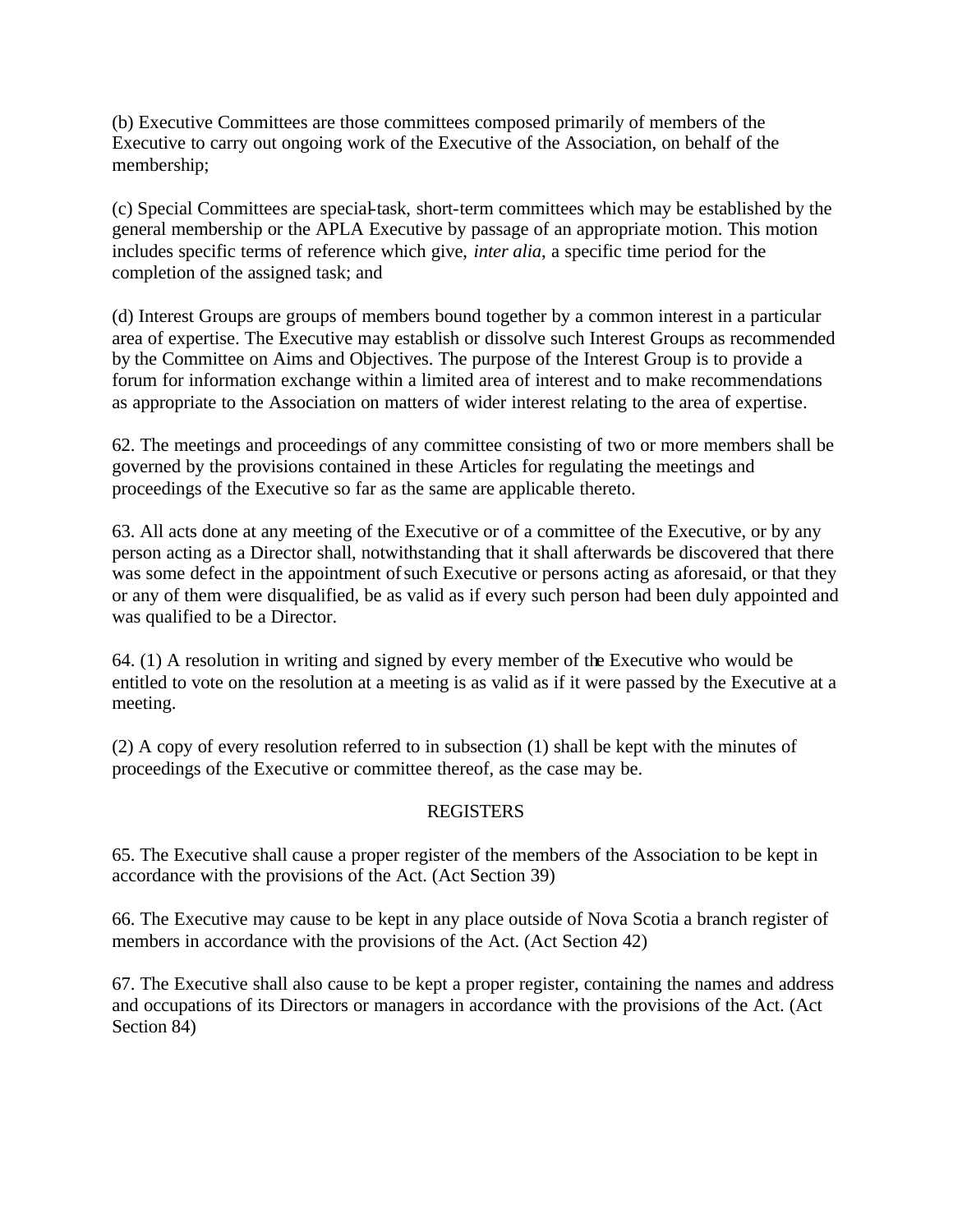68. The Executive shall cause a proper register of the holders of debentures to be kept at the registered office of the Association in accordance with the provisions of the Act. (Act Section 97)

69. The Executive may cause to be kept in any place outside of Nova Scotia a branch register of the holders of debentures in accordance with the provisions of the Act. (Act Section 97)

### **MINUTES**

70. The Executive shall cause minutes to be duly entered in books for the purpose of recording:-

(a) all appointments of officers;

(b) the names of the Executive present at each meeting of the Executive and of any committees of the Executive;

(c) orders made by the Executive and committees of the Executive;

(d) all resolutions and proceedings of meetings of the members and meetings of the Executive.

Any such minutes of any meeting of the Executive or of any committee, or of the Association if purporting to be signed by the President of such meeting or by the President of the next succeeding meeting, shall be receivable as *prima facie* evidence of the matters stated in such minutes.

71. The minutes of every general meeting shall be published and distributed in a format approved by the Executive.

### OFFICERS OF THE ASSOCIATION

72. The officers of the Association shall be:

(a) The President;

(b) The First Vice-President who shall also be designated President-Elect;

(c) The Treasurer residing in the Province of Nova Scotia;

(d) A Vice-President from each of the Atlantic Provinces with principal responsibilities to assure the Association is fully aware of the needs and issues in librarianship in their respective Provinces;

(e) A Vice-President with principal responsibilities of recruitment or retention of members; and

(f) The immediate Past-President.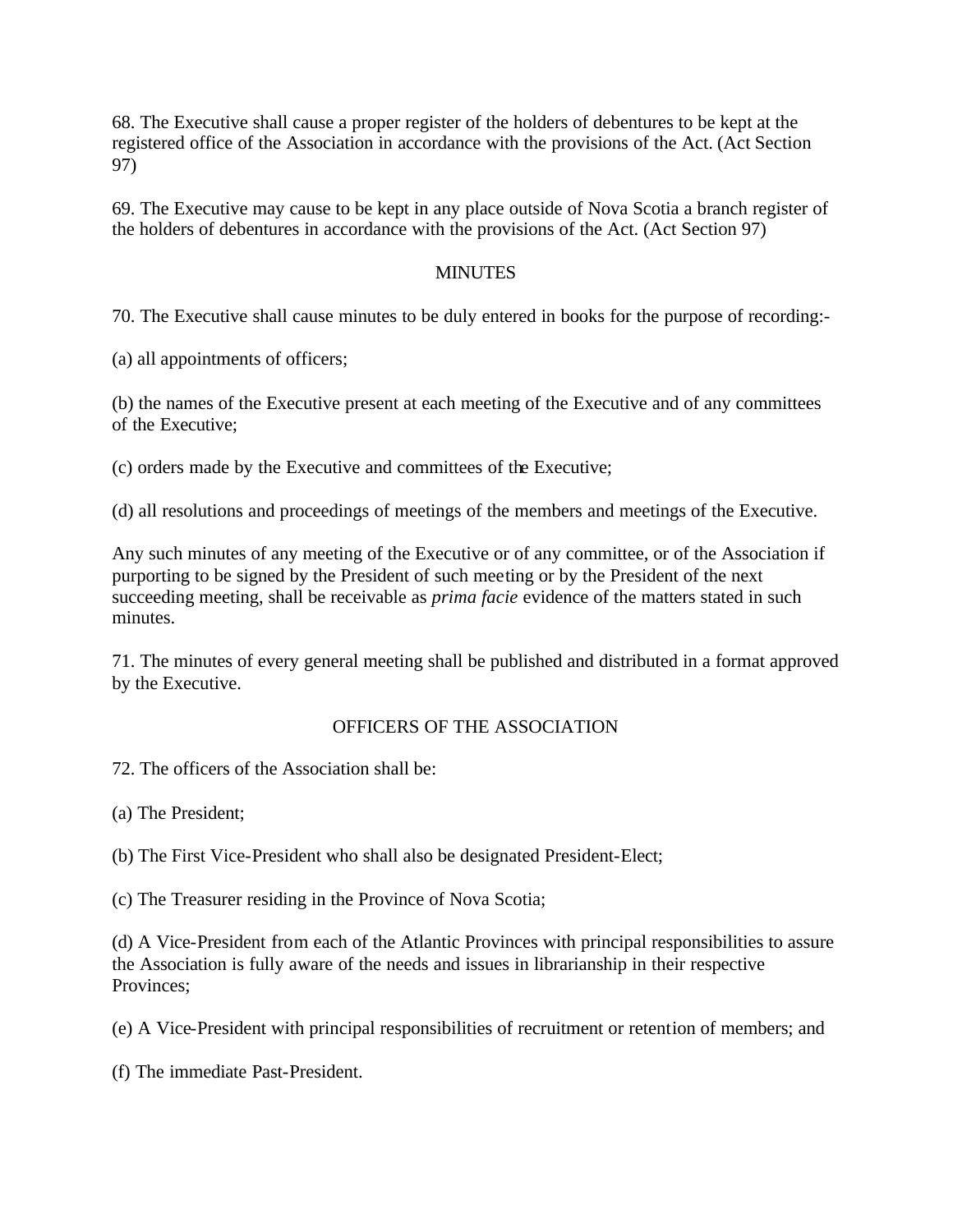73. (1) All of the officers referred to in Article 73 shall be elected normally by a postal ballot of the Association conducted by the Election Committee. All personal members elected to hold office must be in good standing at the time they take office.

(2) No member of the Committee on Nominations and Elections established pursuant to the Standing Orders is available for nomination or election as an officer.

74. All officers shall serve until adjournment of the meeting at which their successors are declared elected.

75. The President-Elect shall serve the first year after election as First Vice-President, the second year as President and the third year as Past-President.

76. (1) The Treasurer shall normally serve for three years. No member shall hold the office of Treasurer for more than three years.

(2) Election as Treasurer shall constitute appointment as Recognized Agent for the purposes of the Corporations Registration Act of Nova Scotia.

77. The Provincial Vice-Presidents shall serve for two years, two being elected in each year.

78. The Vice-President for membership shall serve for two years.

79. The Secretary shall be appointed by the President for a one year term. The Secretary shall keep the minutes of members and Directors meetings and shall perform such other duties as may be assigned to him or her by the Executive.

80. The President, the Secretary and the Treasurer shall report to the Association at the annual meeting. The President shall report to the Association quarterly in the *APLA Bulletin*.

# POWERS OF THE EXECUTIVE

81. The management of the business of the Association shall be vested in the Executive, who, in addition to the powers and authorities by these articles or otherwise expressly conferred upon it, may exercise all such powers and do all such acts and things as may be exercised or done by the Association and are not hereby or by statute expressly directed or required to be exercised or done by the Association in general meeting, but subject nevertheless to the provisions of the statutes in that behalf, and of these articles and to any regulations from time to time made by the Association in general meeting; provided that no regulation so made shall invalidate any prior act of the Executive, which would have been valid if such regulation had not been made.

82. Without restricting the generality of the terms of Article 81 and without prejudice to the general powers conferred thereby, and the other powers conferred by these articles, it is hereby expressly declared that the Executive shall have the following powers, that is to say power from time to time:-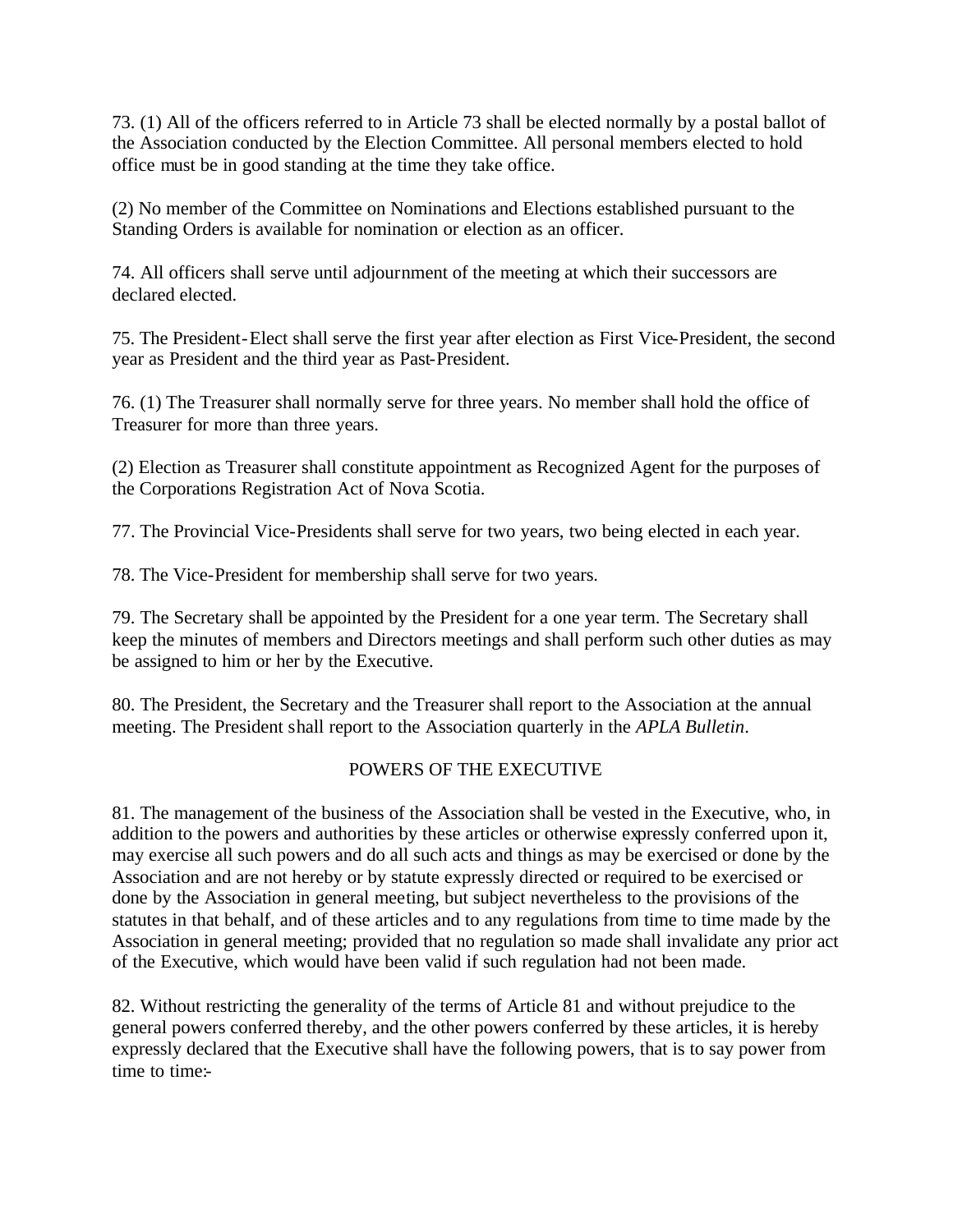(a) To take such steps as it thinks fit to carry into effect any agreement or contract made by or on behalf of the Association;

(b) To pay the costs, charges and expenses, preliminary and incidental to the promotion, formation, establishment, and registration of the Association;

(c) To purchase, or otherwise acquire, for the Association any property, rights or privileges which the Association is authorized to acquire, and at such price and generally on such terms and conditions as it thinks fit;

(d) At its discretion to pay for any property, rights, or privileges acquired by, or services rendered to the Association, either wholly or partially in cash or in shares, bonds, debentures or other securities of the Association, and any such shares may be issued either as fully paid up, or with such amount credited as paid up thereon as may be agreed upon; and any such bonds, debentures, or other securities may be either specifically charged upon all or any part of the property of the Association and its uncalled capital, or not so charged;

(e) To secure the fulfillment of any contracts or engagements entered into by the Association, by mortgage or charge of all or any of the property of the Association and its unpaid capital for the time being, or in such other manner as it may think fit;

(f) To appoint, and at its discretion remove or suspend, such experts, managers, secretaries, treasurers, officers, clerks, agents and servants for permanent, temporary or special services, as it from time to time thinks fit, and to determine its powers and duties, and fix its salaries or emoluments, and to require security in such instances and to such amounts as it thinks fit;

(g) To appoint any person or persons (whether incorporated or not) to accept and hold in trust for the Association any property belonging to the Association, or in which it is interested, and for any other purposes, and to execute and do all such deeds and things as may be requisite in relation to any such trust, and to provide for the remuneration of any such trustee or trustees.

(h) To institute, conduct, defend, compound, or abandon any legal proceedings by or against the Association, or its officers, or otherwise concerning the affairs of the Association, and also to compound and allow time for payment or satisfaction of any debts due, and of any claims or demands by or against the Association;

(i) To refer any claims or demands by or against the Association to arbitration, and observe and perform the awards;

(j) To make and give receipts, releases and other discharges for money payable to the Association and for claims and demands of the Association;

(k) To determine who shall be entitled to exercise the borrowing powers of the Association and sign on the Association's behalf bonds, debentures or other securities, bills, notes, receipts, acceptances, assignments, transfers, hypothecation, pledges, endorsements, cheques, drafts, releases, contracts, agreements and all other instruments and documents;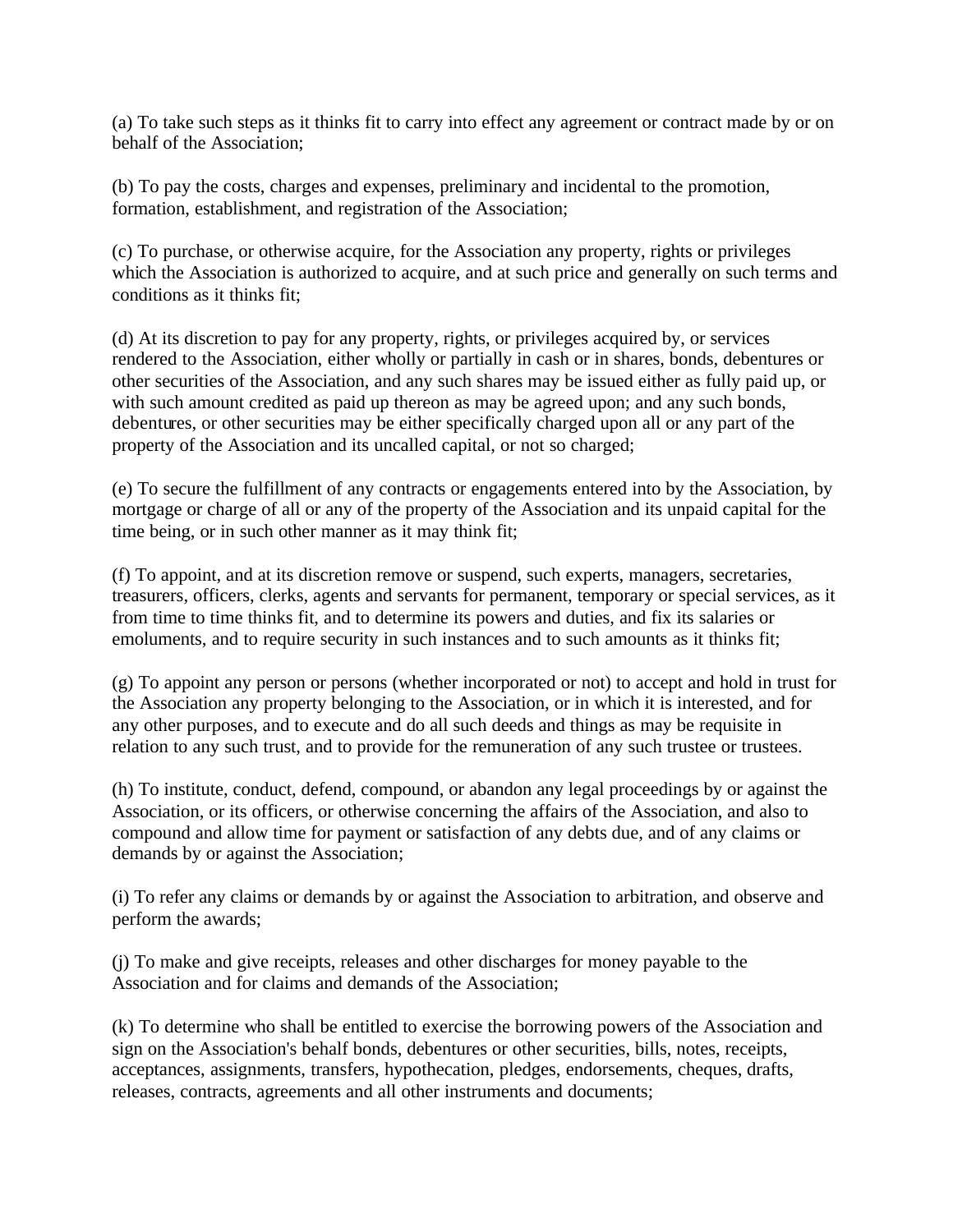(l) To provide for the management of the affairs of the Association abroad in such manner as it thinks fit, and in particular to appoint any persons to be the attorneys or agents of the Association with such powers (including power to sub-delegate) and upon such terms as may be thought fit;

(m) To invest and deal with any of the moneys of the Association not immediately required for the purposes thereof upon such securities and in such manner as it thinks fit, and from time to time to vary or realize such investments;

(n) From time to time to make, vary and repeal standing orders for the regulation of the business of the Association, or of its officers and servants, or the members of the Association, or any section or class thereof;

(o) To enter into all such negotiations and contracts, and rescind and vary all such contracts, and execute and do all such acts, deeds, and things in the name and on behalf of the Association as they may consider expedient for or in relation to any of the matters aforesaid; or otherwise for the purposes of the Association;

(p) To provide for the management of the affairs of the Association in such manner as it shall think fit;

(q) To fill all vacancies in office pro tem. Persons so appointed shall serve until the next ordinary general meeting of the Association.

83. The Executive shall publish at regular intervals a list of current committees and interest groups which are established by the Executive to carry out the work of the Association.

## STANDING ORDERS

84. The Association may authorize, by ordinary resolution, standing orders of the Association relative to any matter of procedure or organization of the Association not otherwise dealt with or inconsistent with its Memorandum of Association, these Articles or the Act. Standing orders shall remain in force until expressly amended or repealed. Every motion or resolution to implement a standing order shall be expressly designated as such.

85. The standing orders of the Association shall be consecutively numbered and copies of those in force from time to time shall be available to all members.

### AMENDMENTS

86. Subject to the Act, the Association may by special resolution, alter or add to its artic les; and any alteration or addition so made shall be as valid as if originally contained in the articles, and be subject in like manner to alteration by special resolution.

87. A resolution passed by the Association shall be deemed to be special whenever it has been passed by a majority of not less than three-fourths (three fourths) of such members of the Association entitled to vote as are present in person or by proxy at any general meeting of which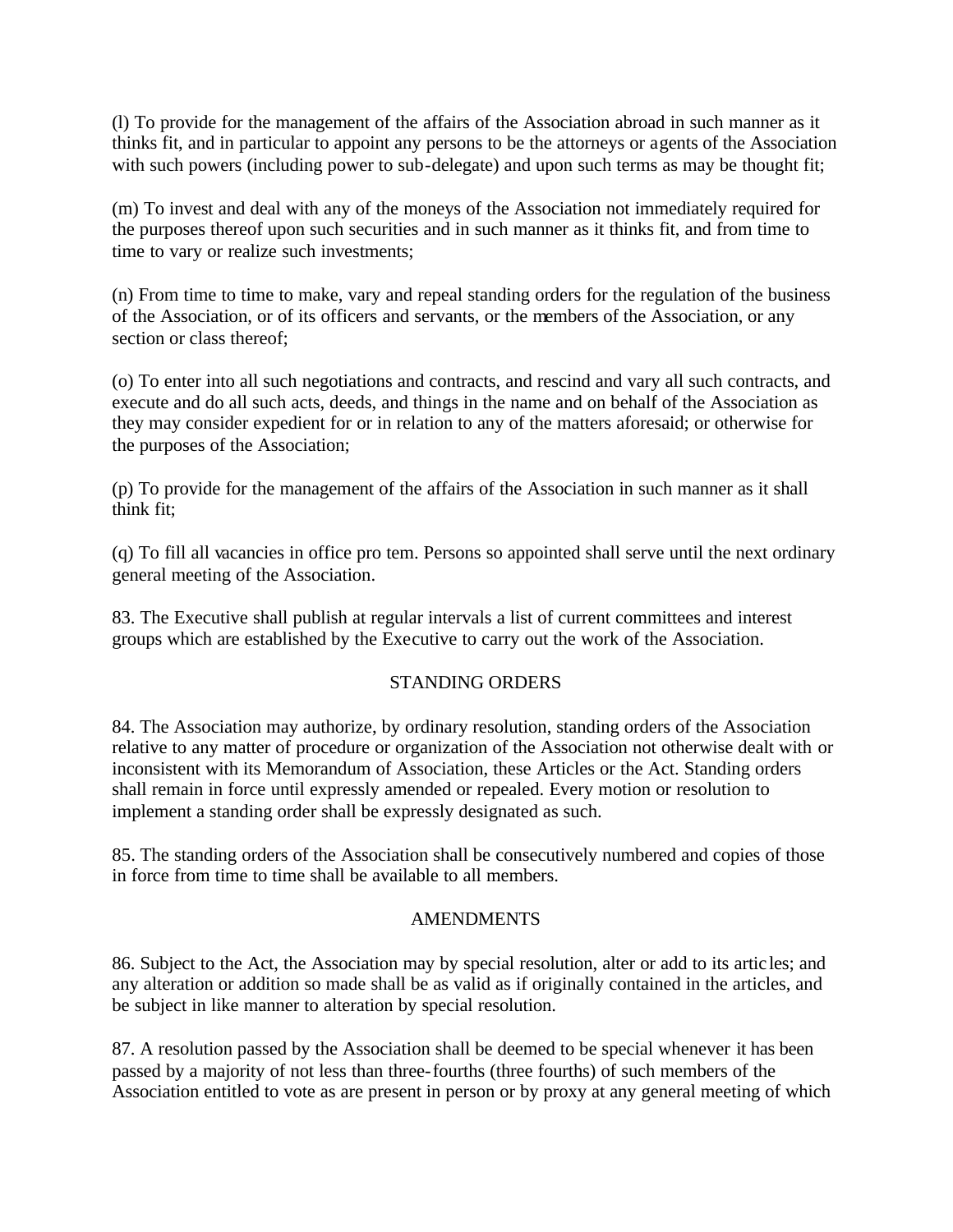notice specifying the intention to propose the resolution as a special resolution has been duly given, and such resolution has been confirmed by a majority of such members entitled to vote as are present in person or by proxy at a subsequent general meeting, of which notice has been duly given, and held at an interval of not less than fourteen days, nor more than one month, from the date of the first meeting.

#### SOLICITORS

88. The Association may employ or retain a solicitor or solicitors, and such solicitors may, at the request of the Executive, or on instructions of the President, attend meetings of the Executive, or the members, whether or not he or she, himself or herself, is a member or officer of the Association. If a solicitor is also an officer he or she may nevertheless charge for services rendered to the Association as a solicitor.

### THE SEAL

89. The Executive shall procure a seal for the Association and shall provide for its safe custody. The Seal of the Association shall not be affixed to any instrument, except by the authority of a resolution of the Board or of a committee thereof and in the presence of at least one Executive or the Secretary or such other person as the Executive appoint for the purpose; and that one Executive or Secretary or other person as aforesaid shall sign every instrument to which the seal of the Association is so affixed in their presence. For purposes of certification of documents or proceedings the Secretary or any executive or officer appointed by the Board may affix the seal of the Association.

### ACCOUNTS

90. The Executive shall cause proper books of account to be kept of the sum of money received and expended by the Association, and the matters in respect of which such receipts and expenditures take place, and of all sales and purchases of goods by the Association, and of the assets and credits and liabilities of the Association.

91. The books of account shall be kept at the registered office of the Association or such other place or places as the Executive thinks fit.

92. The Executive shall from time to time, determine whether, and to what extent the accounts and books of the Association, or any of them, shall be open to the inspection of the members, and no member shall have any right of inspecting any account or book or document of the Association except as conferred by statute, or authorized by the Executive, or by a resolution of the Association in general meeting.

93. At every ordinary general meeting in every year the Treasurer, on behalf of the Executive, shall lay before the Association a profit and loss account, and a balance sheet, as set forth in the Act, containing a summary of the property and liabilities of the Association, made up to the date fixed by the Association as the end of its fiscal year.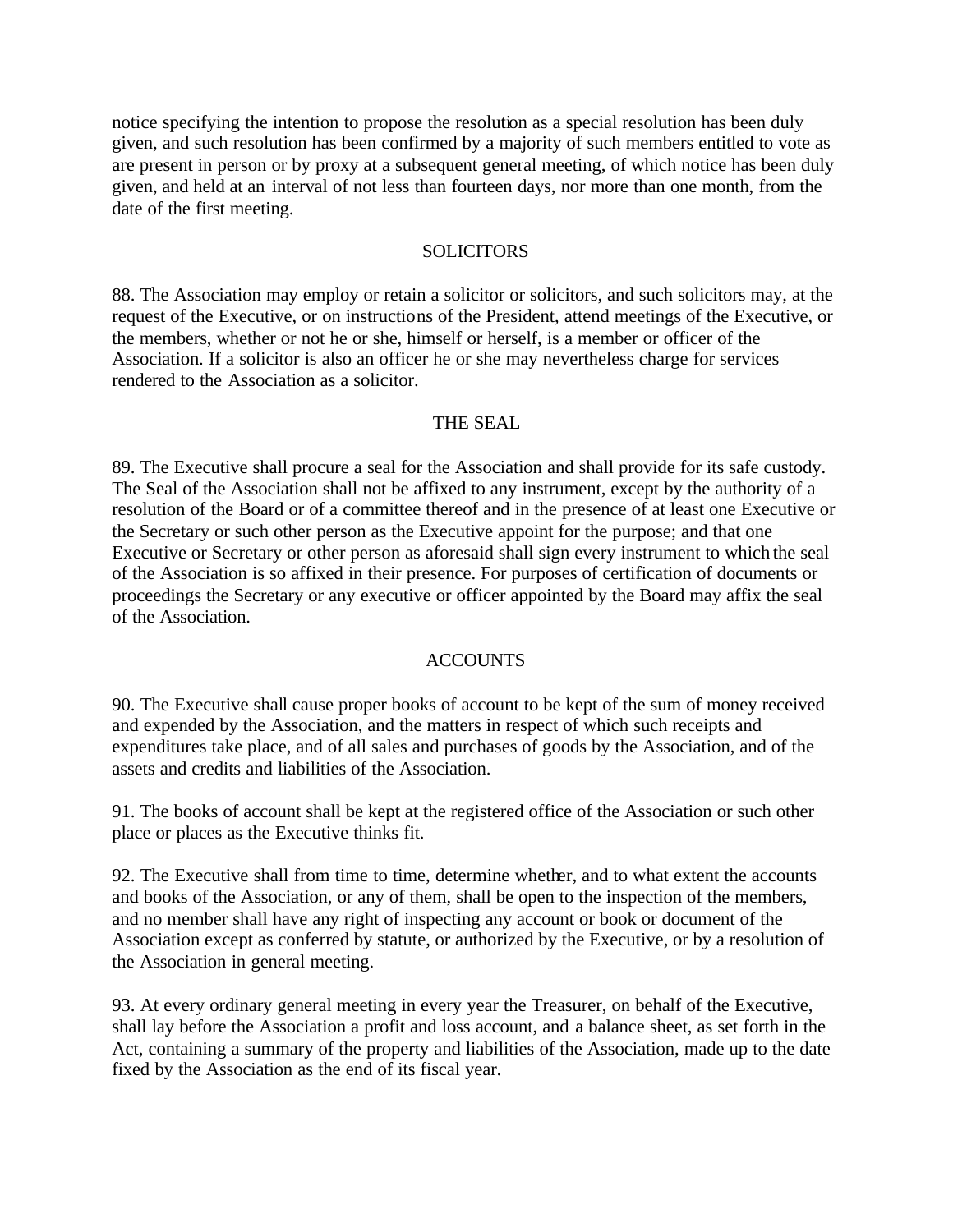94. Every such balance sheet shall be accompanied by a report of the Executive as to the state and condition of the Association.

95. A copy of every balance sheet (including every document required by law to be annexed thereto) which is to be laid before the Association in general meeting together with a copy of the auditor's report shall not less than seven days before the date of the meeting be sent to all persons entitled to receive notices of the general meetings of the Association.

### AUDIT

96. Auditors shall be appointed and their duties regulated in accordance with the Act.

97. At every annual meeting, the Association shall elect one of its members, who is not an officer or Executive of the Association, to examine and report on the completeness and accuracy of the financial records of the Association for the coming year. This report shall be made to the next annual meeting before approval of the financial statement for that year. Every account of the Executive, when audited and approved by a general meeting, shall be conclusive, except as regards an error discovered therein within three months next after the approval thereof. Whenever any such error is discovered within the period, the account shall forthwith be corrected, and thenceforth shall be conclusive.

### **NOTICES**

98. A notice may be served by the Association upon any member, either personally or by sending it through the post in a prepaid envelope or wrapper, addressed to such member at his or her registered place of address.

99. Members who have no registered place of address, shall not be entitled to receive any notice.

100. Any notice required to be given by the Association to the members, or any of them, and not expressly provided for by these articles, shall be sufficiently given if given by advertisement.

101. Any notice given by advertisement shall be advertised twice in a paper published in the place where the registered office of the Association is situated, or if no paper be published there, then in any newspaper published in the City of Halifax, Nova Scotia.

102. Any notice sent by post shall be deemed to be served on the day following that upon which the letter, envelope or wrapper containing the same is posted, and in proving such service, it shall be sufficient to prove that the letter, envelope or wrapper containing the notice was properly addressed and put into the post office with the postage prepaid thereon. A certificate in writing signed by any manager, secretary or other official of the Association that the letter, envelope or wrapper containing the notice was so addressed and posted shall be conclusive evidence thereof. The foregoing provisions of this clause shall not apply to a notice of a meeting of the Executive.

103. Any notice or document so advertised or sent by post to, or left at the registered address or any member, in pursuance of these articles, shall, notwithstanding such member be then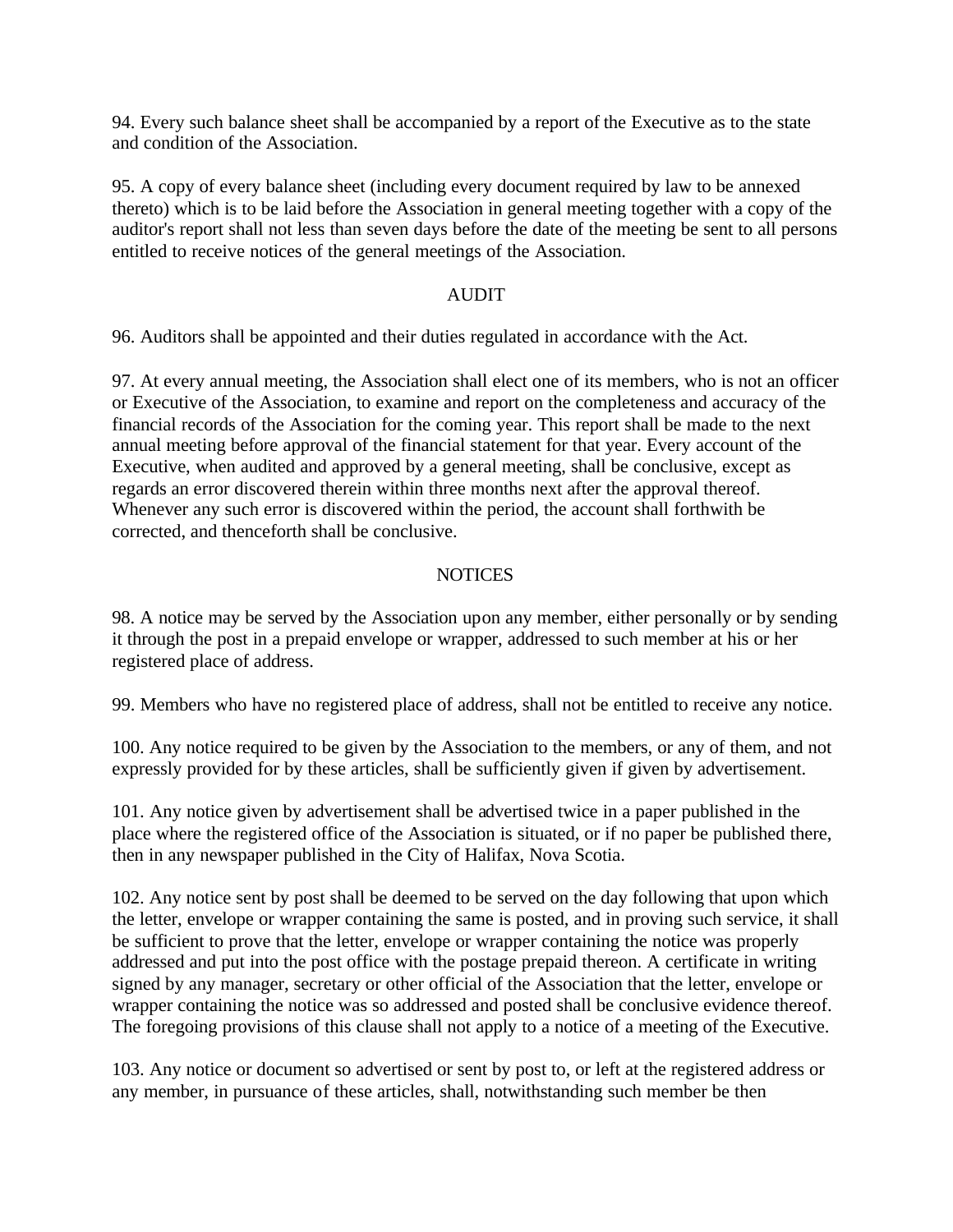deceased, and whether or not the Association have notice of his or her decease, be deemed to have been served on the member and such service shall for all purposes of these articles be deemed a sufficient service of such notice or document on his or her heirs, executors or administrators.

104. The signature to any notice to be given by the Association may be written or printed.

105. Where a given number of days' notice or notice extending over any other period is required to be given, the day of service shall unless it is otherwise provided, be counted in such number of days or other period.

### INDEMNITY

106. Every Director, officer, secretary, and other officer or servant of the Association shall be indemnified by the Association against, and it shall be the duty of the Directors out of the funds of the Association to pay all costs, losses and expenses which any Director, officer, secretary or other officer or servant may incur or become liable to by reason of any contract entered into, or act or thing done by him or her as such officer or servant, or in any way in the discharge of his or her duties, (including travelling expenses to the limits established by general meeting from time to time) and the amount for which such indemnity is proved shall immediately attach as a lien on the property of the Association and have priority as against the members over all other claims.

107. No Director or other officer of the Association shall be liable for acts, receipts, neglects or defaults of any other Director or officer or for joining in any receipt or other act for conformity, or for any loss or expense happening to the Association through the insufficiency or deficiency of title to any property acquired by order of the Directors for or on behalf of the Association or through the insufficiency or deficiency of any security in or upon which any of the moneys of the Association shall be invested or for any loss or damage arising from the bankruptcy, insolvency or tortious act of any person with whom any money, securities or effects shall be deposited, or for any loss occasioned by error of judgment or oversight on his or her part, or for any other loss, damage or misfortune whatever which shall happen in the execution of the duties of his or her office or in relation thereto unless the same happen through his or her own dishonesty.

### WINDING UP

108. The Association shall be wound up voluntarily whenever a resolution is passed by the votes of three-fourths of the members present at a general meeting of which due notice has been given requiring the Association to be wound up voluntarily.

109. In the event of the winding up or dissolution of the Association, the Executive and/or the Trustees charged with the winding up or dissolution shall, after paying all debts and liabilities of the Association, distribute the remaining assets to such non-profit organizations in Canada as the Executive or Trustees shall in absolute discretion decide.